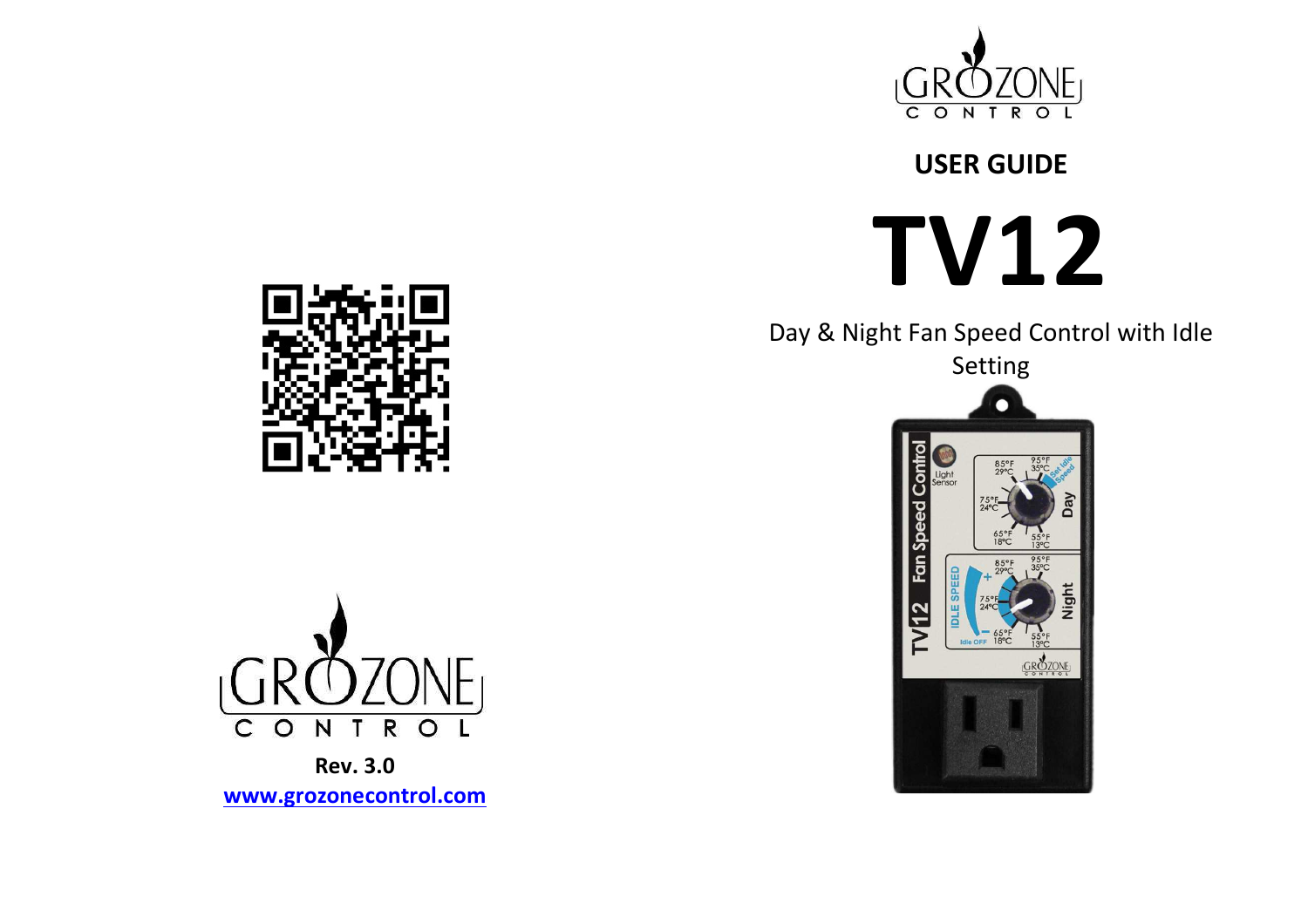## **TABLE OF CONTENTS**

- **2 I've been through the troubleshooting steps, what do I do if I meet a problem at any of these steps? Is my product covered by the WARRANTY?**
- Grozone controllers are covered by a 3-year warranty (**\***). We will replace any DAMAGED PRODUCT WITH A BRAND NEW PRODUCT.
- Covered or not covered? We do not authorize the replacement of fully working products nor altered (tampered) products. The Troubleshooting steps will help you identify a damaged product. Do not hesitate to contact us or contact your retailer to make sure the controller is not fully working or damaged before returning it to the store.
- My product is not fully working or damaged, I want a replacement unit: in order to get a replacement product, **you MUST return all modules and applicable accessories to the retailer**. To avoid being charged for the accessories, be sure to include all pieces. Thanks for your cooperation.
- Any Grozone Control product that is returned with obvious signs of user neglect will not be covered by the warranty. Grozone Control exercises the right to make final decisions in these matters.

(\*)The warranty period begins from the date of purchase at the retail level. The retailer/consumer must keep their proof of sale/purchase. Otherwise, Grozone Control will consider the manufacturing date to apply the warranty coverage.

# **IMPORTANT MESSAGE TO RETAILERS** Retailers must call Grozone Control to get authorisation to replace the defective product and a RMA number. 1-855-262-1800.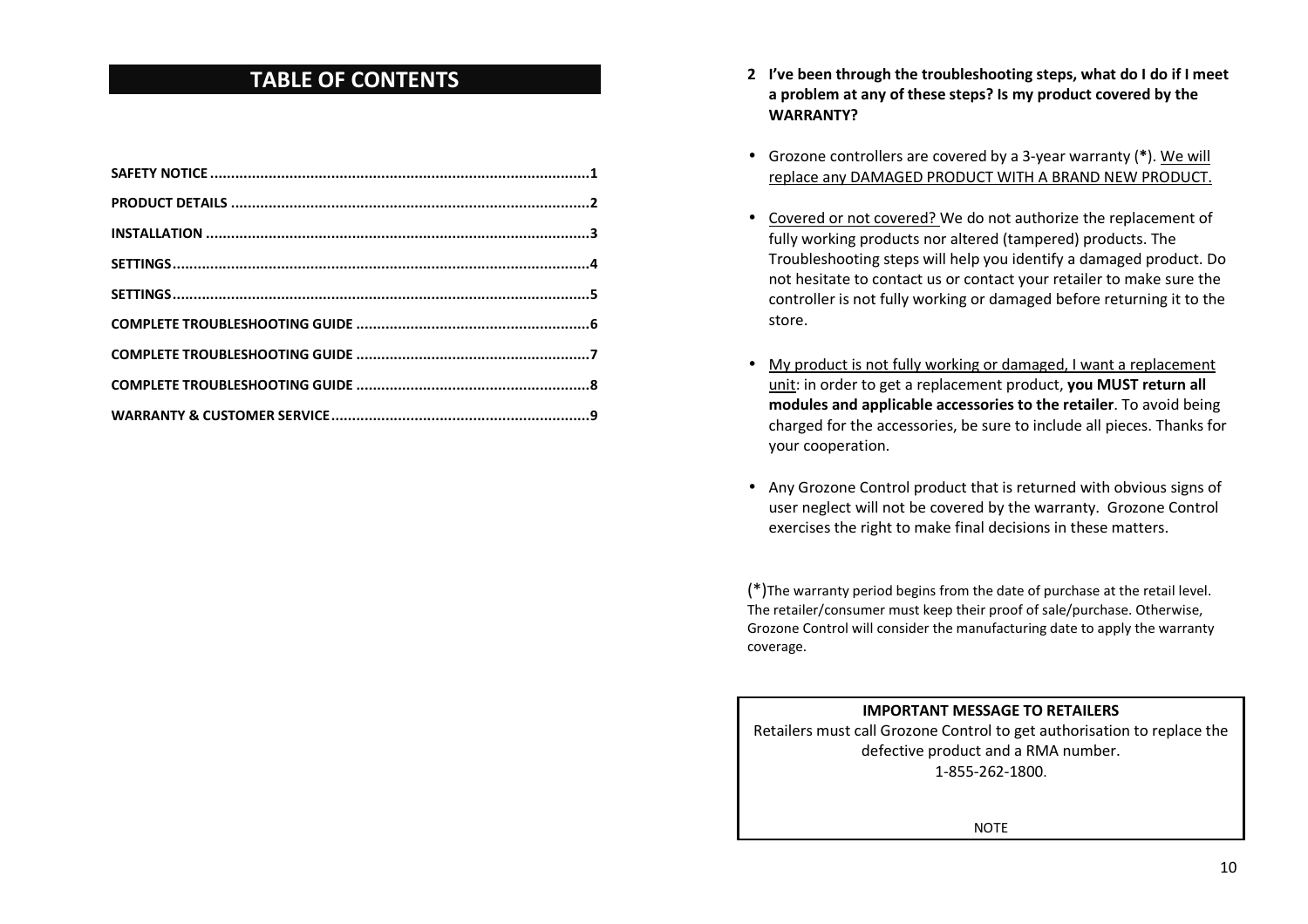### **WARRANTY & CUSTOMER SERVICE**

#### DO YOU HAVE A PROBLEM WITH YOUR CONTROLLER? **PLEASE READ THESE INSTRUCTIONS CAREFULLY AND SAVE THEM FOR FUTURE REFERENCE**

- **1. I think my controller is damaged, or it simply does not work as indicated in the user guide, what should I do?**
- Please refer to the troubleshooting steps. Follow these instructions carefully, step by step. The controller should work as described in the "Expected results" column of the Complete Troubleshooting Guide.

#### **Do you need assistance on executing the Troubleshooting steps?**

**1. Contact us at 1-855-262-1800** 

- **2. Send us an EMAIL at service@grozonecontrol.com**
- **3. VISIT our Technical Support Center at www.grozonecontrol.com**

# **SAFETY NOTICE**

#### **IMPORTANT SAFETY INSTRUCTIONS SAVE THESE INSTRUCTIONS**

DANGER TO REDUCE THE RISK OF FIRE OR ELECTRIC SHOCK, CAREFULLY FOLLOW THESE INSTRUCTIONS.

To reduce the risk of electric shock, disconnect power to the 120V electrical outlet before installing or removing the unit. When removing the electrical wall plate, it may fall across plug pins or become displaced.

To reduce the risk of electric shock, this product has a grounding type plug that has a third (grounding) pin. This plug will only fit into a grounding type power outlet. If the plug does not fit into the outlet, contact a qualified electrician to install the proper outlet. Do not change the plug in any way.

Technical Support is available Monday through Friday, from 8:00 AM to 8:00 PM, Eastern Time.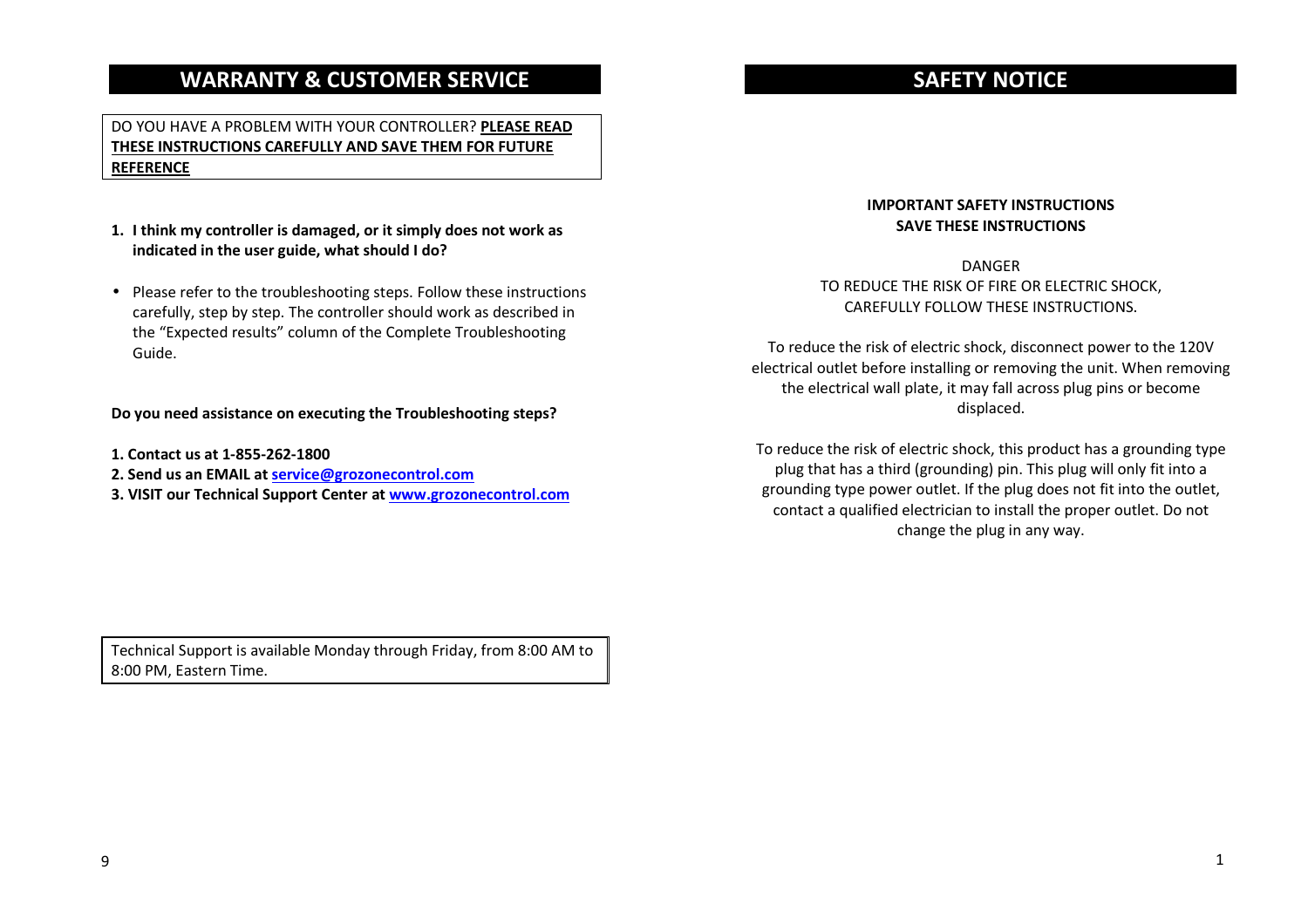# **PRODUCT DETAILS**

# **Operation and Specifications**

Temperature setpoint between 55°F and 95°F / 13°C to 35°C.

The 120V output is variable. Max 750 Watts, 6.2 Amps.

User may select the minimum fan speed (Idle Speed) between 25% and 60% of full power.

2 seconds «KickStart» at startup. (100% power to improve or ensure fan startup).

Low temperature limit 10°F below setpoint

6-ft temperature probe works from +32°F to +212°F (0°C to 100°C).

Electrical Specifications: See the rating label on your product.

# **COMPLETE TROUBLESHOOTING GUIDE**

| <b>STEP</b> | <b>HANDLING AND TEST DESCRIPTION</b>                                                                        | <b>EXPECTED RESULTS</b>                                                                                     |
|-------------|-------------------------------------------------------------------------------------------------------------|-------------------------------------------------------------------------------------------------------------|
| 8           | Turn UPPER knob fully CW (Set<br>Idle Speed)<br>In the blue section, turn LOWER<br>knob from top to bottom. | The fan speed will slow<br>down.                                                                            |
| 9           | Turn LOWER knob fully CCW<br>$(55^{\circ}F).$                                                               | The fan will turn OFF.                                                                                      |
| 10          | Slowly turn the lower knob CW<br>$\bullet$<br>towards the blue zone until the<br>fan turns on.              | The fan will turn ON at<br>full speed for 3<br>seconds (kickstart)<br>then the fan speed will<br>slow down. |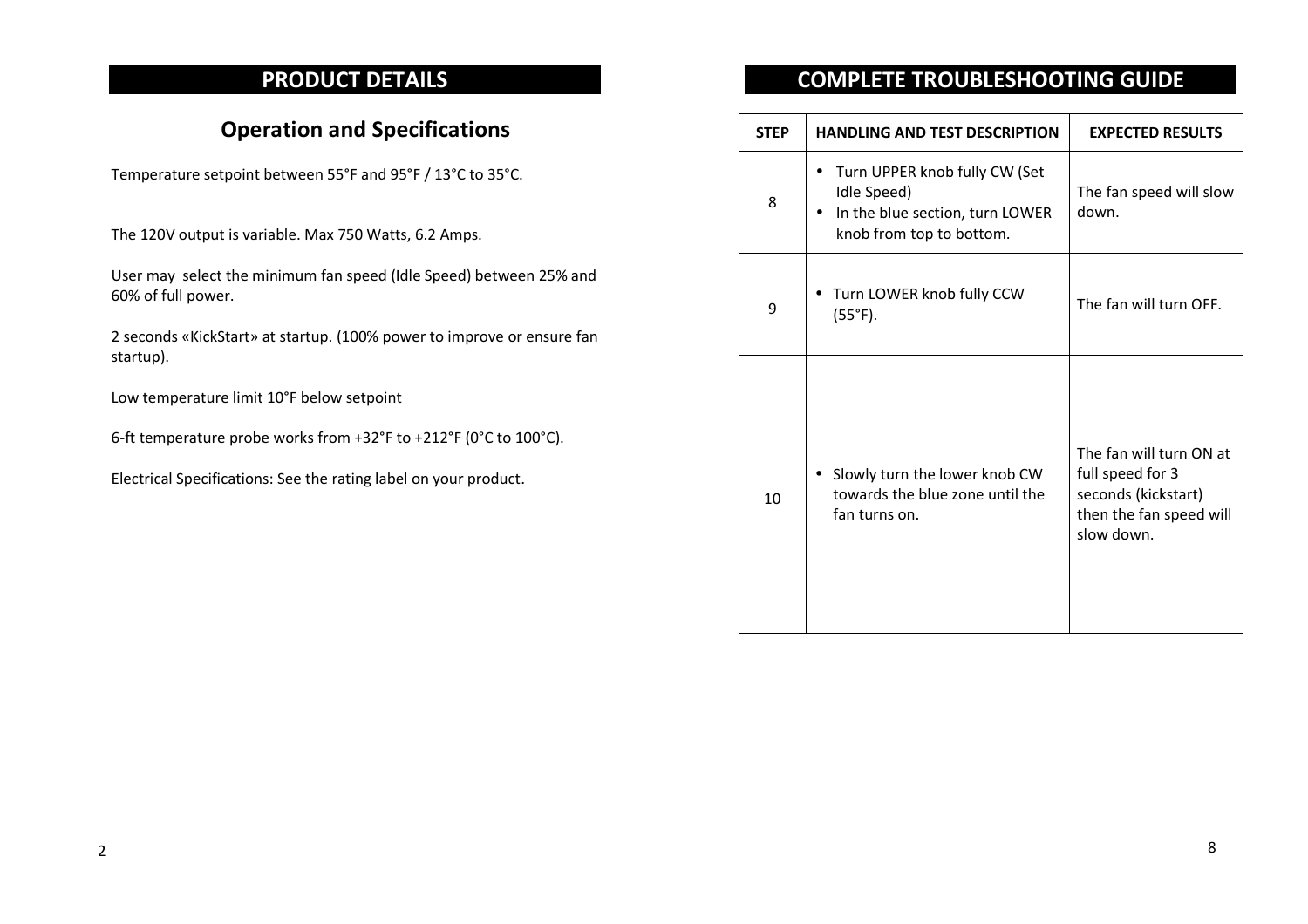## **INSTALLATION**

| Note; | OBLING SINGLE BRASE 120VAF UN UCTION PROTECT PLES UP TS<br>50 Watts                                                                                                                                                                                                                |                                                                                                                                                                                              |
|-------|------------------------------------------------------------------------------------------------------------------------------------------------------------------------------------------------------------------------------------------------------------------------------------|----------------------------------------------------------------------------------------------------------------------------------------------------------------------------------------------|
| 4     | Turn LOWER knob fully CCW<br>$(55^{\circ}F).$<br>Cover the Light Sensor<br>completely with hand palm or<br>hlack electrical tape (a single<br>Photocell<br>I NOT cover the sensor<br>appropriately).                                                                               | The fan will turn ON<br>after 6-8 seconds.                                                                                                                                                   |
| 5     | Maintain the light sensor covered<br>while turning the LOWER knob<br>fully CW (95°F).                                                                                                                                                                                              | The fan will turn OFF.                                                                                                                                                                       |
|       | Uncover the light sensor and wait<br>for 6-8 seconds. Then, rotate the<br>Plug into 12d VAC outlet (see slowly CCW, e.g. if the knob line<br>until the fan turns ON.<br>Place the sensor at desired location.<br>Connect the fan into the front panel outlet (MAXSPSUN, BE 2AP und | The fan will turn ON<br>when the knob pointer<br>(line) indicates a<br>temperature level<br>similar to the ambient<br>room temperature<br>fan turns ON, the<br>ambient temperature<br>77°F). |
| 7     | Note: For multiple fan application, use a power bar.<br>Warm up temp probe in your<br>hands.                                                                                                                                                                                       | The fan will speed up<br>to full power.                                                                                                                                                      |
|       | Installation is now complete                                                                                                                                                                                                                                                       |                                                                                                                                                                                              |

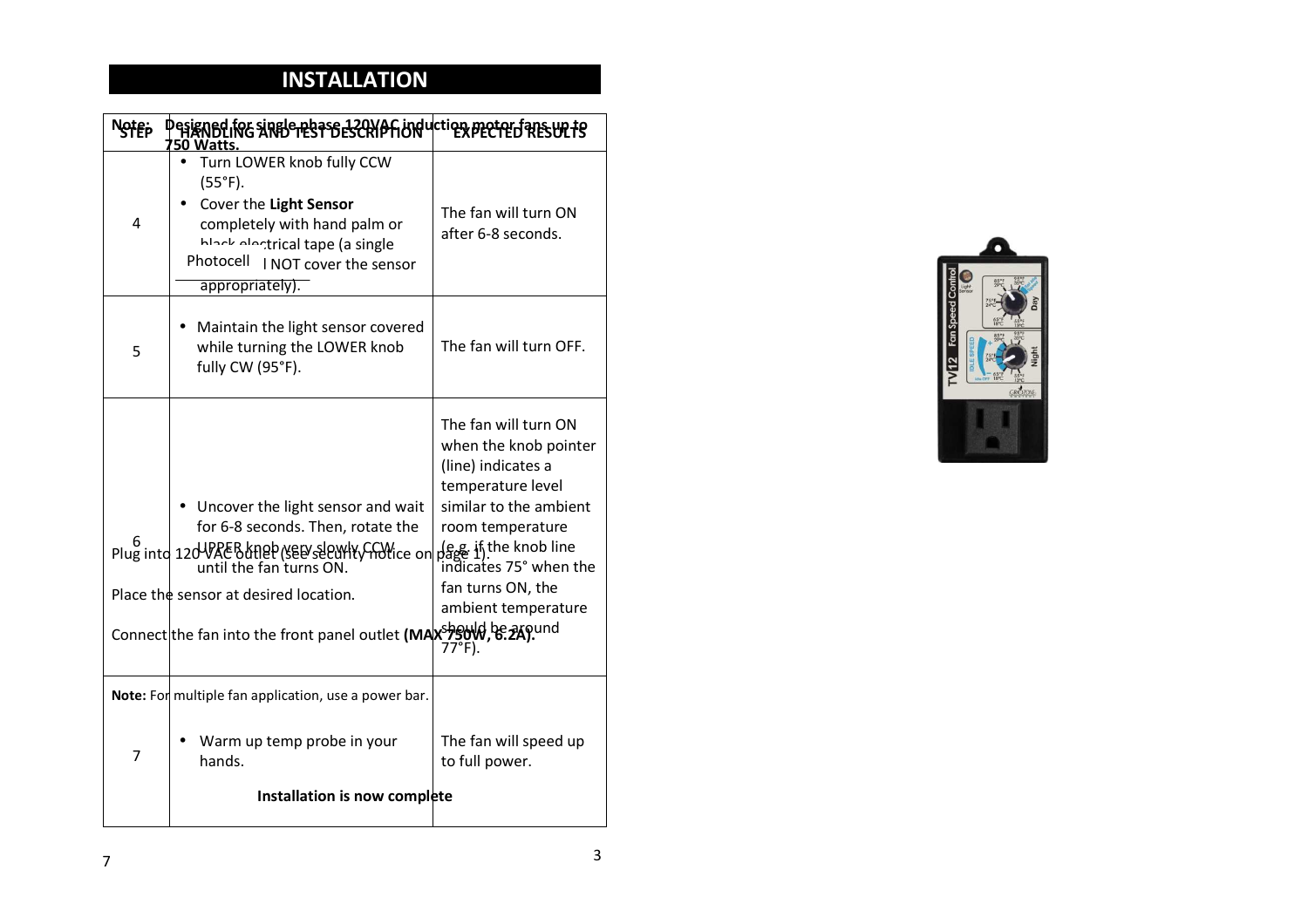# **SETTINGS**

#### **IDLE MODE & SPEED SETTINGS**



Turn upper knob clockwise to '**'Set Idle Speed''** 

Set Idle speed (25% to 60% of full power)

#### **COMPLETE TROUBLESHOOTING GUIDE**

#### **Day & Night Fan Speed Control**

**TV12** 

# 1 – Before you start

**\*\*\*IMPORTANT: READ AND FOLLOW THESE INSTRUCTIONS BEFORE STARTING THE TEST.** 

- DO NOT CONNECT THE UNIT BEFORE STEP 1 OF THE TEST.
- CONNECT A FAN IN THE FRONT UNIT OUTPUT.
- LIGHTING CONDITION: perform this test in a room with enough light for the controller to detect a DAY condition.
- TEMPERATURE: perform this test in a room where ambient temperature is between 65°F and 85°F (18°C and 30°C).
- Definitions : CW : Clockwise. CCW : Counterclockwise.

#### 2 – Test

| <b>STEP</b> | <b>HANDLING AND TEST DESCRIPTION</b>                                                   | <b>EXPECTED RESULTS</b> |
|-------------|----------------------------------------------------------------------------------------|-------------------------|
| 1           | Plug the unit into the power outlet.<br>Turn UPPER and LOWER knob fully<br>CCW (55°F). | The fan will turn ON.   |
| 2           | Turn LOWER knob to 95°F.                                                               | The fan stays ON.       |
| 3           | • Turn UPPER knob fully CW (95°F).                                                     | The fan will turn OFF.  |